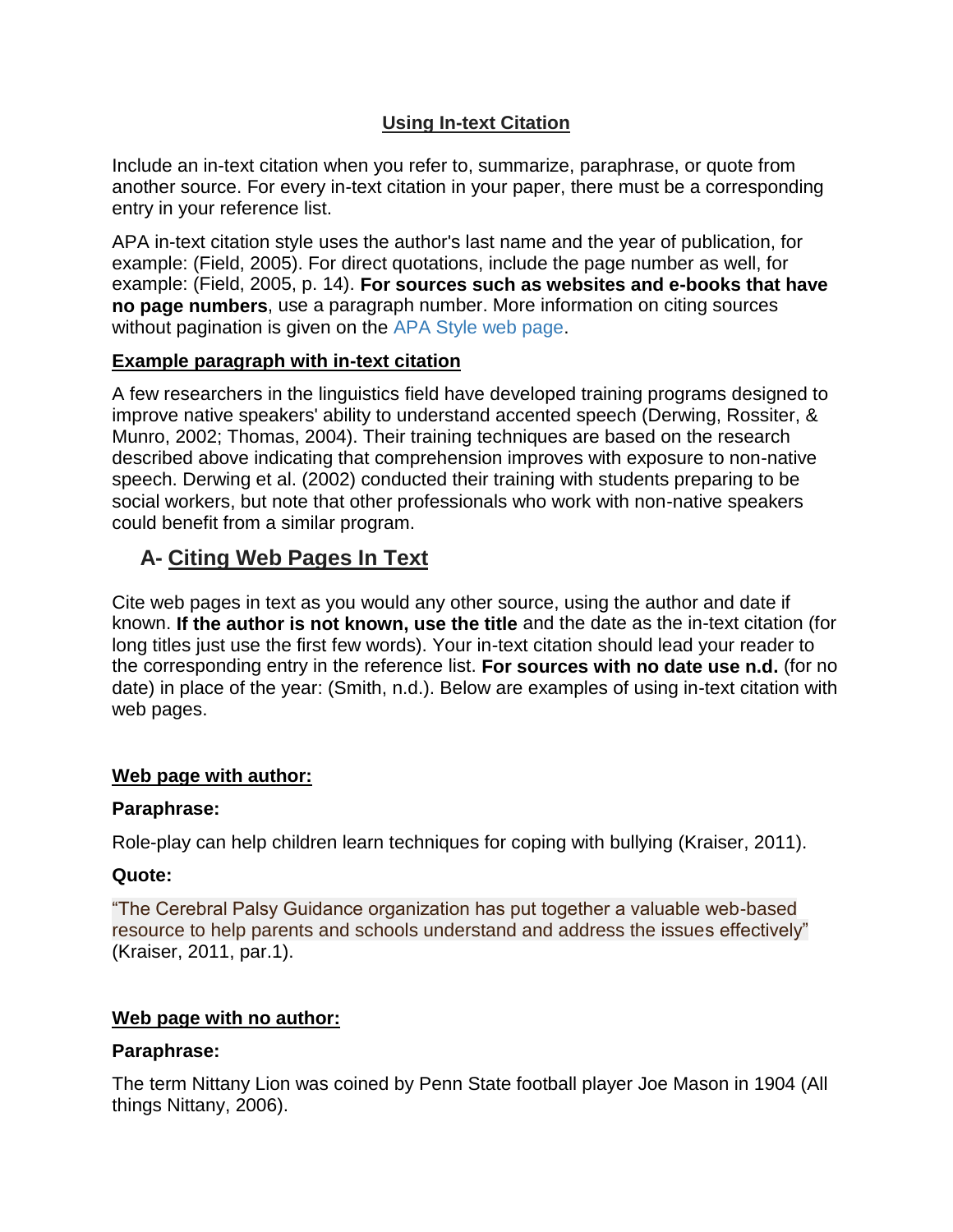### **Quote:**

"The Nittany Lion is essentially an ordinary mountain lion (also known as a cougar, puma, or panther), a creature that roamed central Pennsylvania until the 1880s (although unconfirmed sightings continued long after that time). By attaching the prefix "Nittany" to this beast, Mason gave Penn State a unique symbol that no other college or university could claim" All things Nittany, 2006, par.2).

## **Web page with no date:**

### **Paraphrase:**

Establishing regular routines, such as exercise, can help survivors of disasters recover from trauma (American Psychological Association [APA], n.d.).

### **Quote:**

"Disasters such as hurricanes, earthquakes, transportation accidents or wildfires are typically unexpected, sudden and overwhelming. For many people, there are no outwardly visible signs of physical injury, but there can be nonetheless an emotional toll" (American Psychological Association [APA], n.d., par.1).

# **B- Citing Books In Text**

Cite books in text as you would any other source, using the author and date if known. **If the author is not known, use the title** and the date as the in-text citation (for long titles just use the first few words). Your in-text citation should lead your reader to the corresponding entry in the reference list. **For sources with no date use n.d.**(for no date) in place of the year: (Smith, n.d.). Below are examples of using in-text citation with books.

### **Book with author**:

### **Paraphrase:**

A few researchers in the linguistics field have developed training programs designed to improve native speakers' ability to understand accented speech (Thomas, 2004).

### **Quote:**

"A few researchers in the linguistics field have developed training programs designed to improve native speakers' ability to understand accented speech" (Thomas, 2004, p.64).